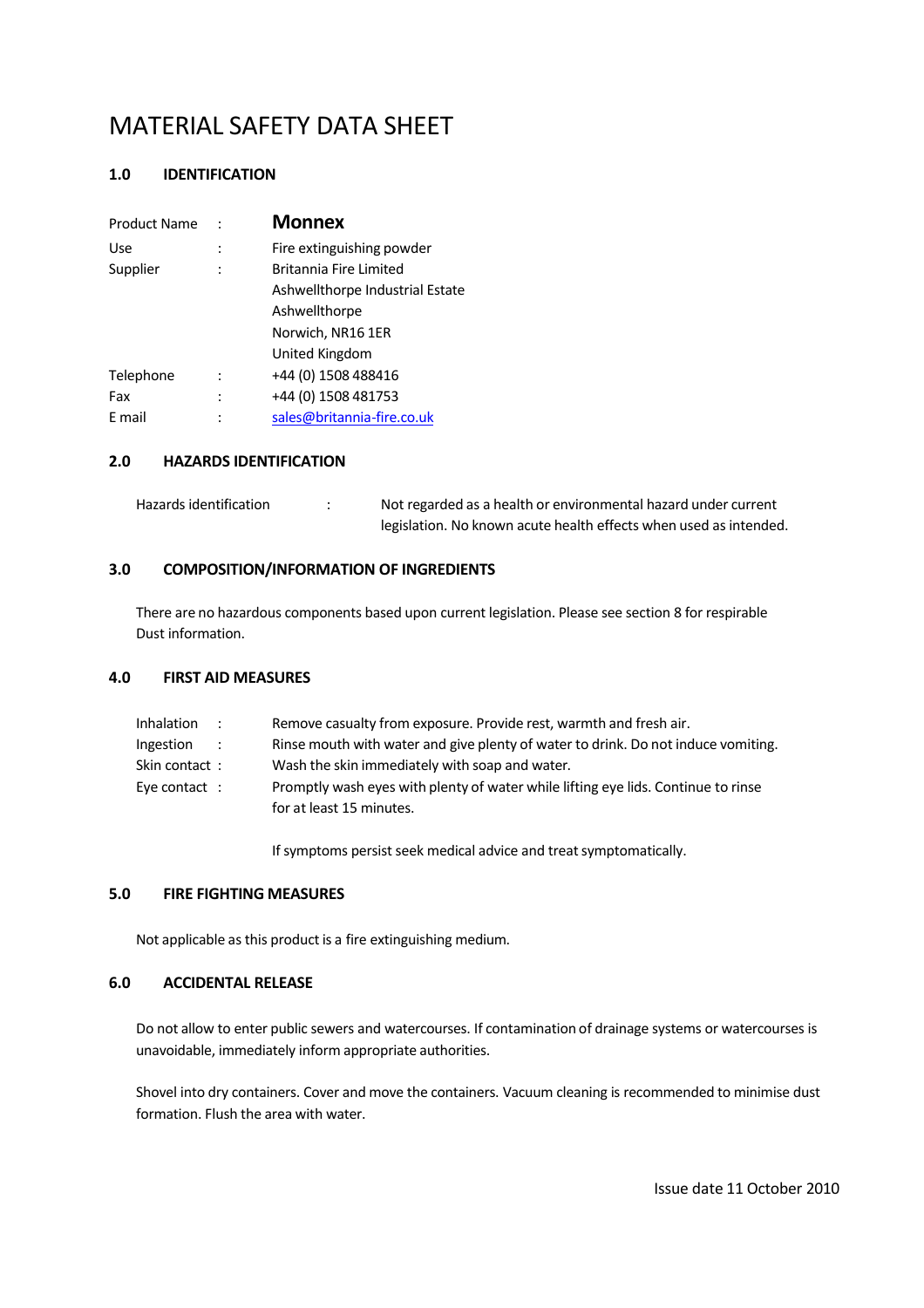## **7.0 HANDLING AND STORERAGE**

| <b>Handling</b> | $\cdot$ | When handling this product use suitable containment methods to avoid generation |
|-----------------|---------|---------------------------------------------------------------------------------|
|                 |         | dust and local exhaust ventilation to limit personal exposure.                  |
| Storage         |         | Keep cool and dry in the absence of vibration. Maintain good housekeeping       |
|                 |         | practice. Store away from sodium hypochlorite (bleach)                          |

## **8.0 EXPOSURE CONTROL/PERSONAL PROTECTION**

| Ingredient comments        |   | Product contains respirable Silica which has a MEL of 0.3mg/m <sup>3</sup><br>(8 hour TWA).                                 |
|----------------------------|---|-----------------------------------------------------------------------------------------------------------------------------|
| <b>Personal protection</b> |   | Use of gloves, goggles and protective clothing is recommended.                                                              |
| <b>Ventilation</b>         |   | Provide sufficient ventilation for operations causing dust formation.                                                       |
| <b>Respirators</b>         |   | Respiratory protection (P1) must be used if air concentration exceeds<br>acceptable level.                                  |
| <b>Protective gloves</b>   |   | No specific hand protection noted but gloves may still be advisable.<br>Use protective gloves made of impermeable material. |
| Eye protection             |   | Wear approved chemical safety goggles where eye exposure is<br>reasonably probable.                                         |
| Hygienic work practices    | ÷ | Wash at end of each work shift and before eating, smoking and using<br>toilet.                                              |

## **9.0 PHYSICAL AND CHEMICAL PROPERTIES**

| Appearance    | $\ddot{\cdot}$       | Off white powder.                                         |
|---------------|----------------------|-----------------------------------------------------------|
| Odour         | $\ddot{\phantom{a}}$ | Slightly ammoniacal.                                      |
| Ph            | $\ddot{\phantom{a}}$ | 8 to 9 of 10% solution in water.                          |
| Density       | $\ddot{\cdot}$       | Settled apparent density 950 - 1100 kg/m <sup>3</sup>     |
| Solubility    | $\ddot{\cdot}$       | Soluble in water but silicon additive delays dissolution. |
| Flammability  | $\ddot{\cdot}$       | Non flammable                                             |
| Decomposition | $\ddot{\cdot}$       | at 270°C in flame zone.                                   |

## **10.0 STABILITY AND REACTIVITY**

| Stability             | Normally stable.                                                  |
|-----------------------|-------------------------------------------------------------------|
| Conditions to avoid : | Avoid contact with acids. Avoid contact with water. Avoid contact |
|                       | with strong oxidisers.                                            |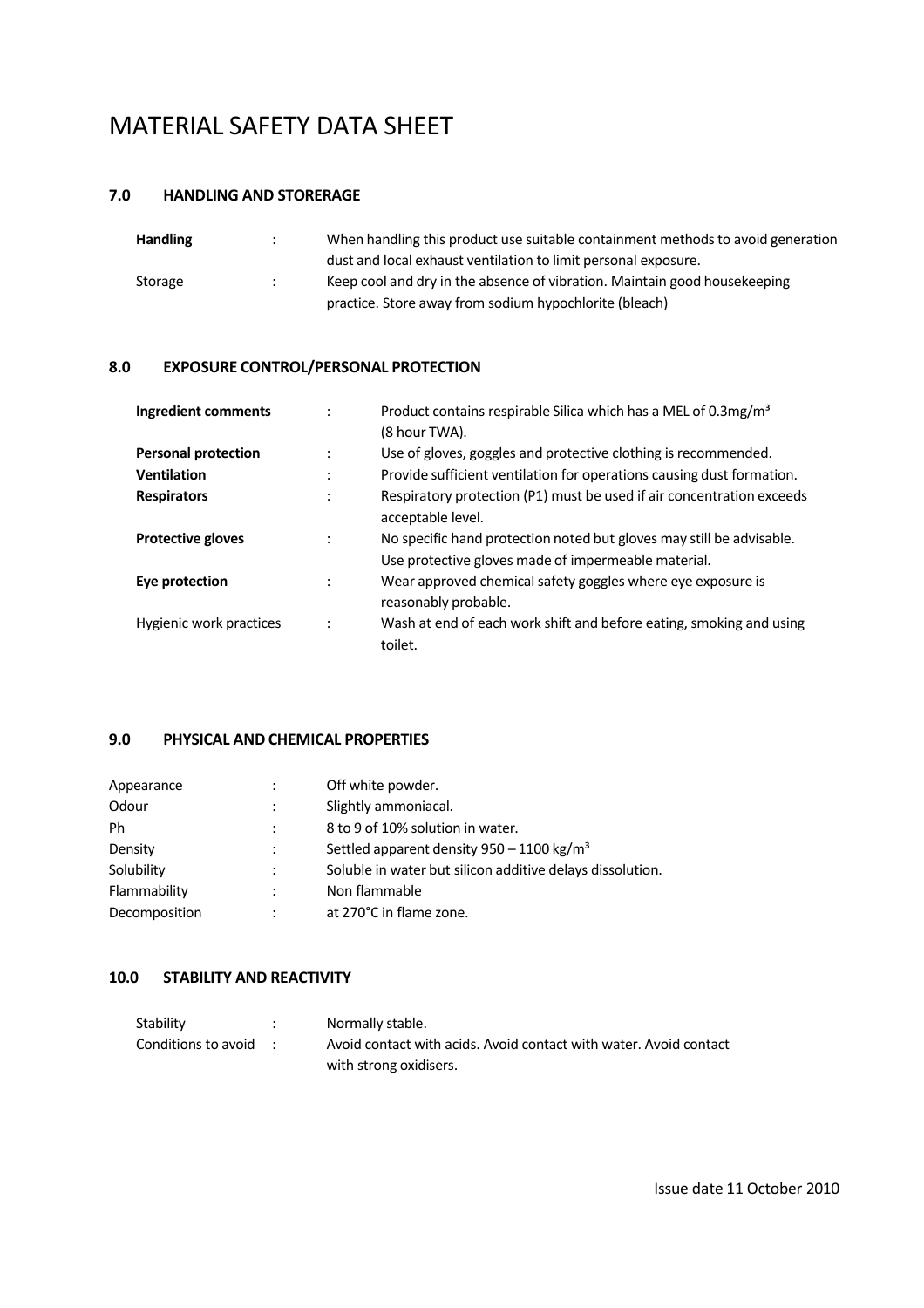#### **11.0 TOXICOLOGICAL INFORMATION**

| Toxic dose - LD 50 | $\ddot{\phantom{0}}$ | Monnex: >4000 mg/kg (oral rat).                          |
|--------------------|----------------------|----------------------------------------------------------|
| Ingestion          |                      | May cause discomfort if swallowed.                       |
| Skin contact       | ٠                    | Prolonged or repeated exposure may cause irritation,     |
| Inhalation         |                      | Dust may irritate respiratory systems or lungs.          |
| Eye contact        | ٠                    | Particles in the eyes may cause irritation and smarting. |

#### **12.0 ECOLOGICAL INFORMATION**

| Mobility               |               | Soluble in water therefore it could increase the pH if washed into watercourses. |
|------------------------|---------------|----------------------------------------------------------------------------------|
| <b>Bioaccumulation</b> | $\mathcal{L}$ | Low potential for bioaccumulation.                                               |
| Degradability          | $\mathcal{L}$ | Not readily biodegradable.                                                       |
| Acute fish toxicity    | $\mathcal{L}$ | Not toxic at limit of water solubility.                                          |

In the event of large spillage, advise the appropriate authority.

### **13.0 DISPOSAL**

| Disposal methods | Powder or contaminated packaging to be collected, sealed tightly in bags and |
|------------------|------------------------------------------------------------------------------|
|                  | disposed on approved landfills. Do not dispose with acids.                   |
| Waste            | European Waste Catalogue 160304                                              |

#### **14.0 TRANSPORT INFORMATION**

Not classified as hazardous for transport.

**When transported in a stored pressure or cartridge type fire extinguisher, the fire extinguisher is considered a class 2.2 hazard. The proper shipping name shall be FIRE EXTINGUISHER and the number is UN 1044**